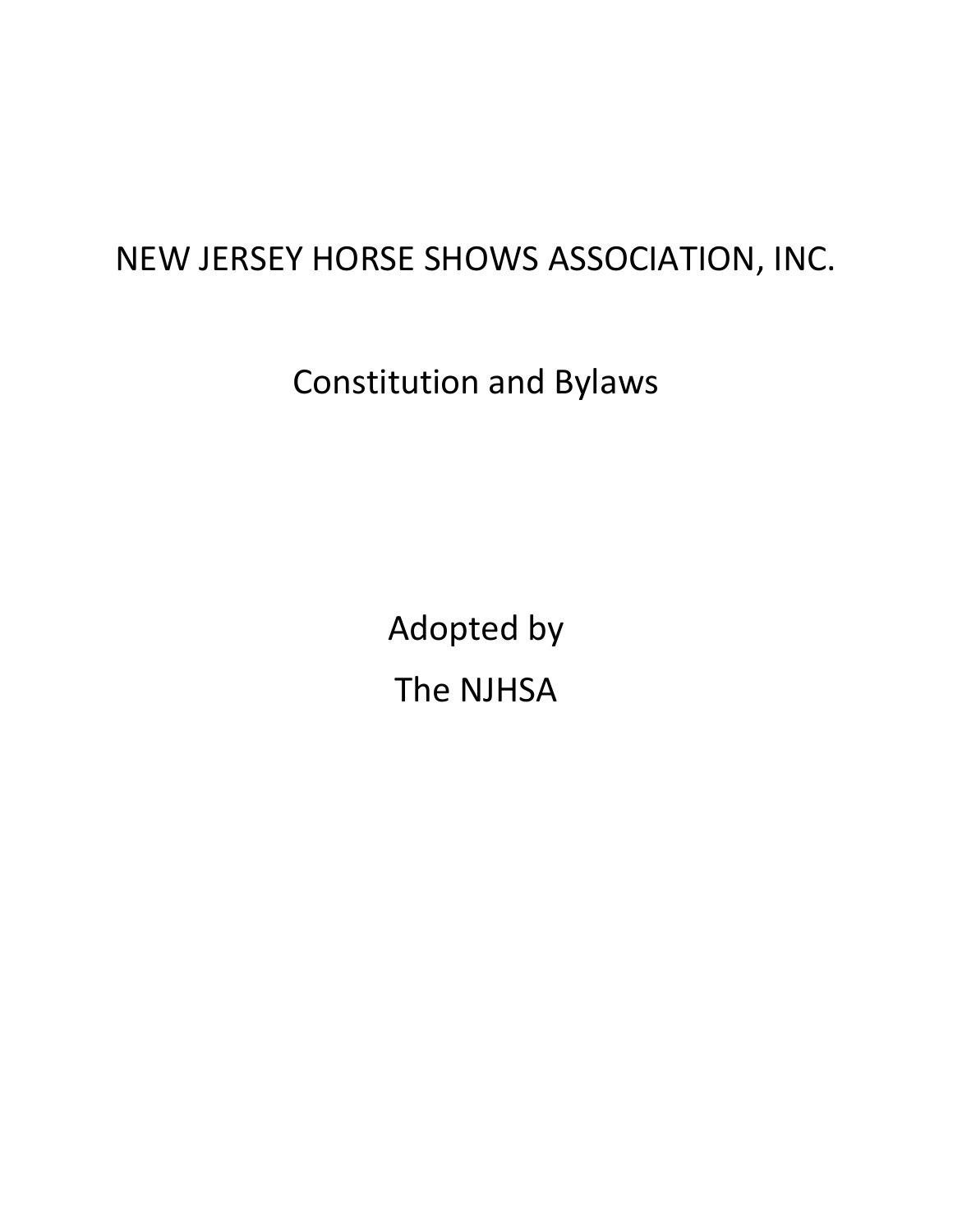## New Jersey Horse Shows Association, Inc.

### **CONSTITUTION**

#### ARTICLE I: Name

The name of this Association shall be "NEW JERSEY HORSE SHOWS ASSOCIATION, INC."

#### ARTICLE II: Objectives

The Association is to incorporate as a non-profit corporation in the State of New Jersey

and is to have the following objectives:

- 1. To foster good sportsmanship, further the art of riding and to promote the welfare of horses and ponies.
- 2. To maintain records of members' points for the purpose of annual High Score Awards.
- 3. To act consistently with NJHSA's established status as the State-wide, United States Hunter Jumper Association (USHJA) Affiliated Association.
- 4. To comply with and follow the currently approved Rules of the United States Equestrian Federation (USEF) governing competitions except for currently published NJHSA variances which shall be published in the NJHSA Rules and Specifications.
- 5. To publish dates for NJHSA-sanctioned horse shows for the benefit of members, officials and show organizers.
- 6. To maintain current records and to supply information to members.
- 7. To generate and extend public interest and participation in equestrian activities.

#### ARTICLE III: Membership

Sec. 1. Application. Membership becomes effective upon receipt by the Points & Membership Secretary or their designee, of a properly filled out membership application accompanied by the annual fee as published.

Sec. 2. Categories of Membership.

SENIOR. Persons 18 years of age or older as of December 1 of that show year are eligible for Senior Membership upon application accompanied by the annual fee.

Privileges of the Senior Membership include:

- 1. The right to attend any Executive Board meeting upon prior notice to the President, but with no voting privileges.
- 2. The right to attend all Annual and Open meetings and to present and discuss any matter.
- 3. The right to nominate, second, discuss and vote on nominees for officers of the NJHSA following procedures as published.
- 4. Eligibility to be elected or appointed an officer to the NJHSA pursuant to procedures as published.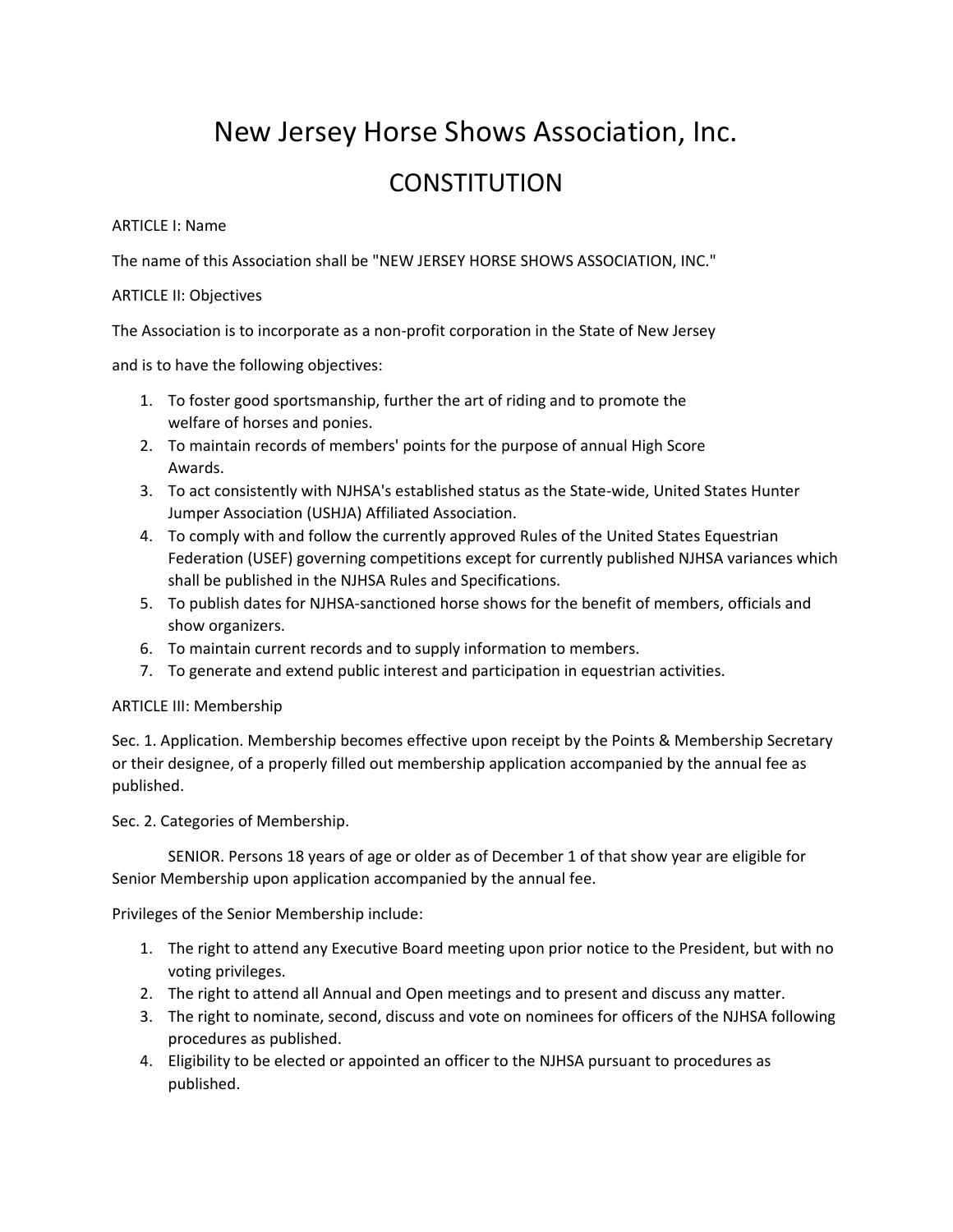- 5. The right to vote on amendments to the Constitution and Bylaws as proposed by the Executive Board of the NJHSA.
- 6. The right to compete for annual High Score Awards in classes or divisions offered during the period of membership.
- 7. The right to receive a copy of the NJHSA Constitution, Bylaws, High Score Award Rules and Specifications, and other publications for members.
- 8. Other such privileges as voted by the Executive Board.

JUNIOR. Persons less than 18 years of age as of December 1 of that show year are eligible for Junior Membership upon application accompanied by the annual fee.

Privileges of the Junior Membership include:

- 1. The right to attend any Executive Board meeting upon prior notice to the President, but with no voting privileges.
- 2. The right to attend all Annual and Open meetings to discuss nominations or motions presented, but with no voting privileges.
- 3. The right to compete for annual High Score Awards in classes or divisions offered during the period of membership.
- 4. The right to receive a copy of the NJHSA Constitution, Bylaws, High Score Award Rules and Specifications, and other publications for members.
- 5. Other such privileges as voted by the Executive Board.

FAMILY. Family memberships are offered to relatives having a common residence with annual fees as published. No more than two Senior Memberships can apply in this category, but one or more Junior Memberships can apply. The Senior and Junior members will enjoy the same privileges as their respective Senior and Junior categories defined above.

LIFE. Persons who are eligible as Senior or Junior Members of the NJHSA who have paid the published Life Member fee. The category of membership is determined by that applicable for New Jersey residents of similar qualifications.

NON-RESIDENT. Any individual, corporation, organization, family or group whose residence, place of business or principal equestrian activity is outside the State of New Jersey is eligible for Membership. The category of membership is determined by that applicable for New Jersey residents of similar qualifications.

SHOW MEMBER. Applies to resident and Non-resident entities that apply to hold horse shows sanctioned by the NJHSA. Show Members may affiliate with the NJHSA upon application and payment of Horse Show fees as published. The responsibilities and privileges of Show Members include:

- 1. Show Members must operate in accordance with current NJHSA High Score Award Specifications and Rules
- 2. The right to designate one individual as a registered Show Contact to represent that Show Member in communicating with the NJHSA.
- 3. The right to apply to the NJHSA for sanction.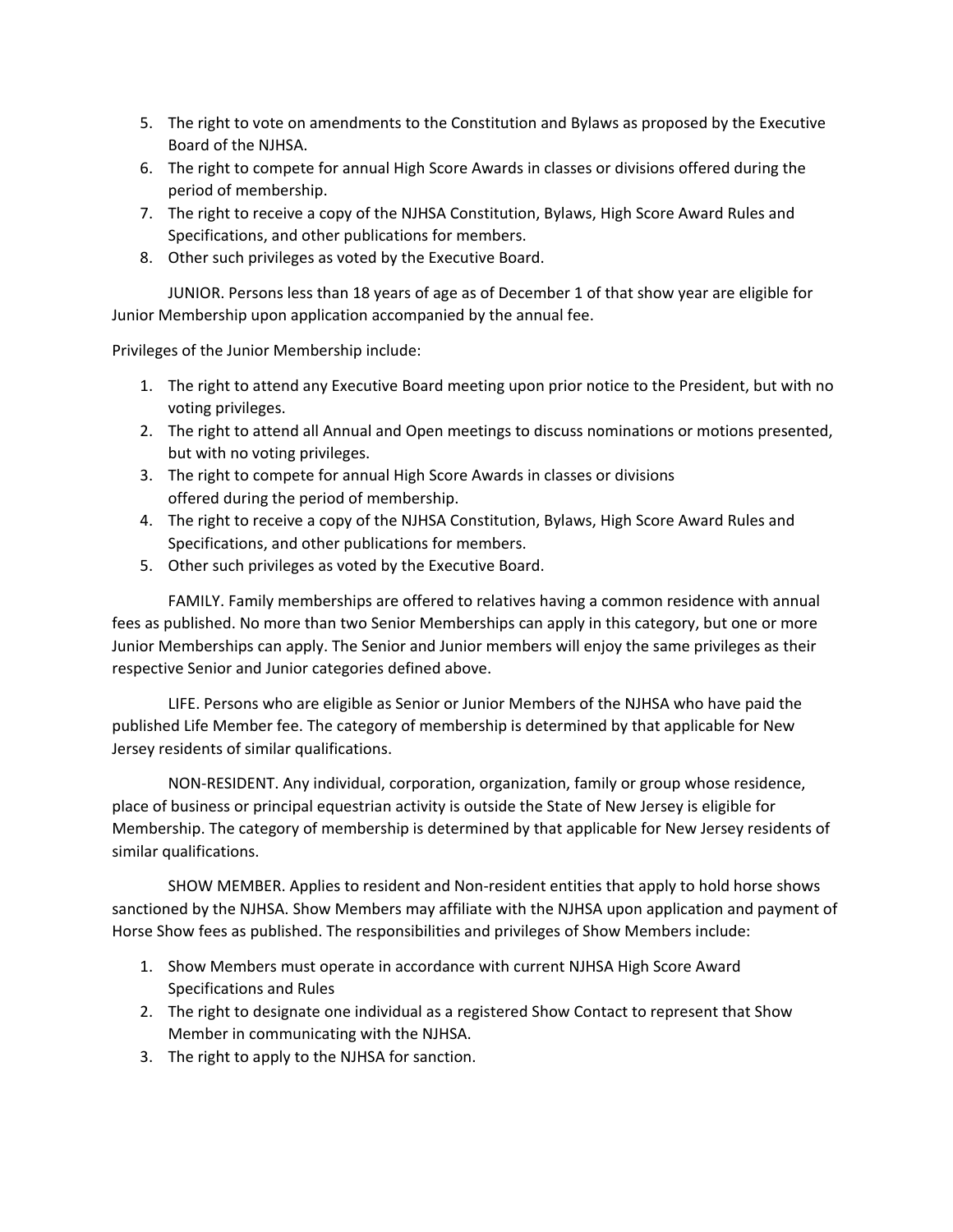FARM/STABLE and CORPORATION MEMBERS. For those who wish to show horses/ponies under a given farm, stable or corporate name. An officer or owner of the farm, stable or corporation must be a Senior member in good standing and will enjoy the privileges accorded to Senior Members. The onetime fee is as published for permanent registry of the Farm/Stable or Corporation entity named. No other membership privileges derive from this category of membership.

#### ARTICLE IV: Equine Registration

Sec. 1. Registration. A horse/pony shown in NJHSA-sanctioned performance divisions shall be registered as follows:

- 1. By the owner(s) in whose name(s) the horse/pony is shown.
- 2. By the name(s) of the lessee(s) who is fare considered the owner(s) for the term of the lease.
- 3. By, and in the name of, the Farm/Stable or Corporation in whose name the horse/pony is shown. An officer or owner of said Farm/Stable or Corporation must be a Senior member in good standing.

Sec 2. Fees. Registration fees are as currently published. Registration transfer fees as published are due upon transfer of ownership,

See 3. Recording. A current record shall be maintained of such registered horses/ponies including ownership of record and identification sufficient to establish that the horse/pony, as represented is currently registered with the NJHSA.

ARTICLE V: Officers

Sec. 1. Officers.

The elected Officers of the NJHSA shall include: President, Vice President, Treasurer, Recording Secretary, Corresponding Secretary, Points & Membership Secretary and three (3) delegates-at-large. These Officers comprise the Executive Board. Duties of Officers shall be based upon details as set forth in the Bylaws of the NJHSA.

#### Sec. 2. Operations

The Executive Board shall be responsible for the day to day operations of the NJHSA. They shall direct the Annual Awards Program and are responsible for the NJHSA Rules and Specifications necessary for the administration thereof with input sought from the general membership at Open Meetings of the NJHSA.

Sec.3. Eligibility. Only Senior members of the NJHSA are eligible for election or appointment as Officers. Officers shall be elected annually at the November meeting.

Sec. 4. Nominations. Candidates shall be nominated upon the basis of interest, capability, and willingness to devote the necessary time to the organization and its administration. The Nominating Committee will present their recommendations to the membership at the October meeting of the NJHSA. During the October meeting motions from the floor for other qualified nominees may be made. Floor nominees must be present to accept the nomination for the desired office if nominated.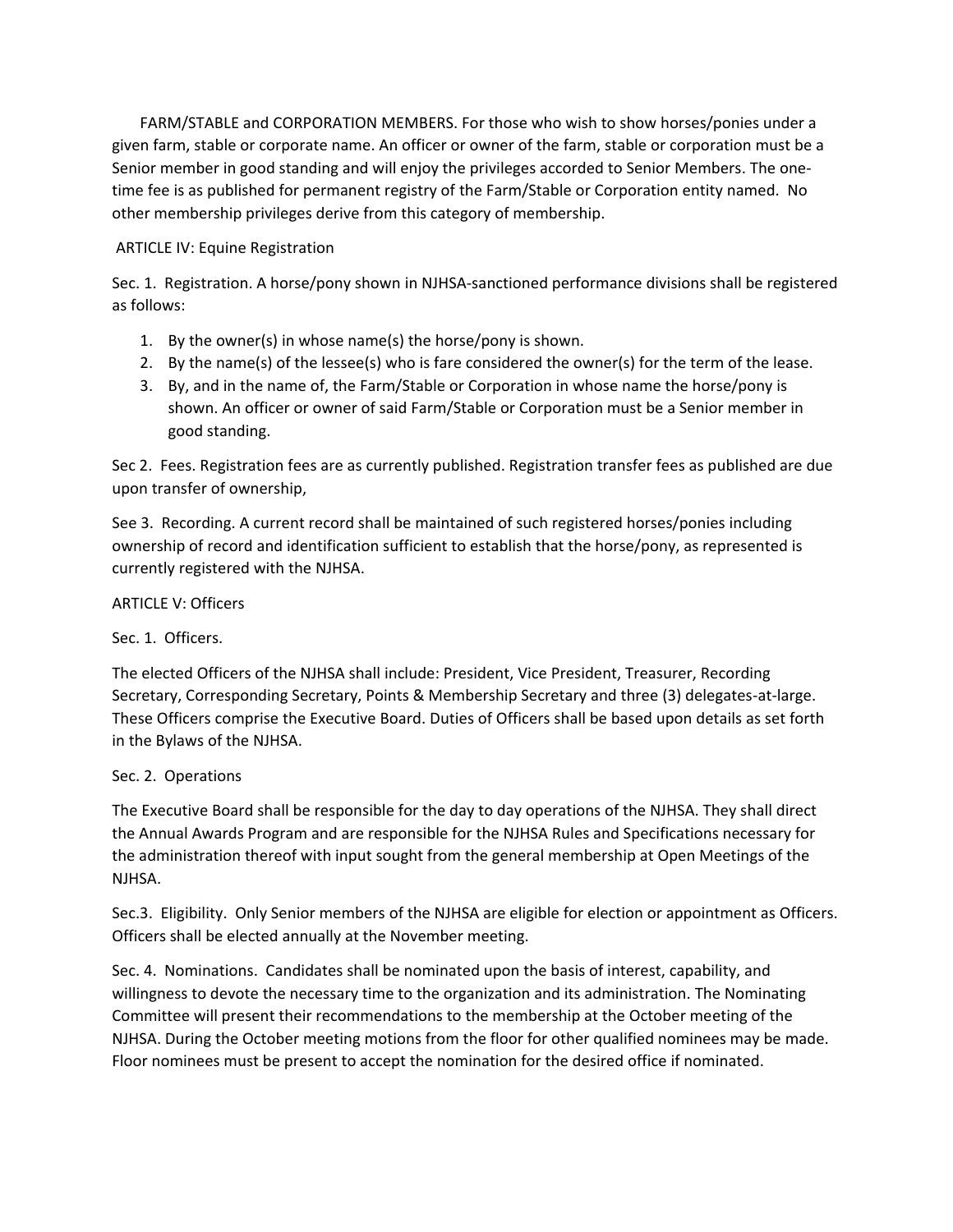Sec. 5. Elections. If the Nominating Committee's recommendations are uncontested, the Recording Secretary shall present the slate of officers at the November meeting of the NJHSA and cast one vote to elect the officers. In the event of a contested election, a mail-in or electronic election will take place. For each elected office, the ballot shall indicate the office and the nominee(s) for each office.

Sec. 4. Standing Committees. The President shall appoint the Chairmen of the Standing Committees. These Standing Committees, shall report to the Executive Board.

#### ARTICLE VI: Meetings

Sec. 1. Annual Meeting. The Annual Meeting will be held in December.

Sec. 2. Open Meetings. Open meetings may be attended by all NJHSA members in good standing. Open Meetings will be held in December (also the Annual Meeting), June, October and November.

Sec. 3. Executive Board Meetings. Executive Board meetings will be held in the intervening months unless waived by a majority of the Executive Board. In no case will two consecutive Executive Board meetings be waived. Executive Board meetings should be conducted in person whenever possible, but under extenuating circumstances Executive Board meetings may be electronic. A quorum will consist of five (5) members of the Executive Board.

Sec. 4. Committee Meetings. Committee meetings may be held at any time a majority of the committee is able to be present. Committee meetings may be in person or electronic.

#### ARTICLE VII: Seal

The seal of the New Jersey Horse Shows Association, Inc. shall be in the form of a circle and shall bear the name of the Association, the of the State in which it was incorporated, the year of its incorporation and the words, "Corporate Seal".

#### ARTICLE VIII: Voting Procedures

Election of Officers, Amendments to the NJHSA Constitution, Bylaws and all other such matters as may properly come before the membership for decision shall be voted by mail or electronic vote. This enables representative voting on issues recognizing the situation of the NJHSA and its membership being dispersed throughout the states. For such balloting, a quorum shall consist of the ballots returned from the voting membership of record. The proposal shall be carried by a simple plurality of the ballots returned.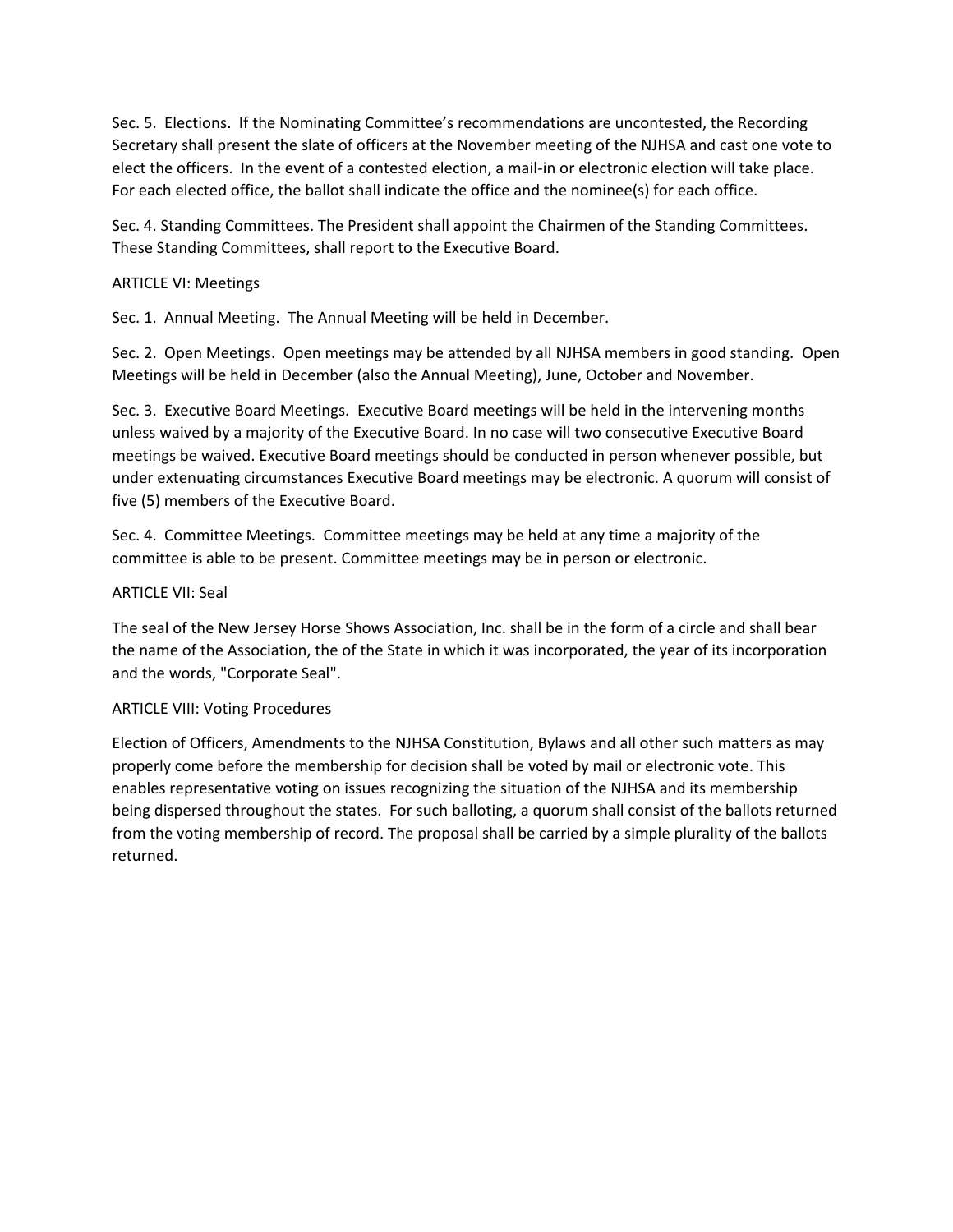# New Jersey Horse Shows Association, Inc.

### BYLAWS

#### Fundamental Duty

The fundamental duty of the elected officers of the NJHSA is to set up and direct the organization required to implement the objectives of the NJHSA as set forth in the Constitution, Article II. This duty implies the need for consistent policies and procedures. These should be formulated and distributed among the concerned parties.

#### Method of Operation

Experience has disclosed that special methods of operation are required to expedite NJHSA activities. The membership is dispersed throughout the state. Yet, timely action is required of officers and committees well before, during and after the show year. It has been found that the general membership cannot be expected to appear in numbers at the Executive Board meetings. Therefore, four open meetings (one being the annual meeting) have been scheduled.

#### Detailed Procedures

There are many details of procedures that are necessary to carry out the provisions of the Constitution and Bylaws. These detailed procedures should not be included in the Constitution and Bylaws as they will add length and confusion. These procedures adopted by an organization are called policies and procedures. Illustrative of such adopted procedures are those recited in the NJHSA Rules and Specifications.

#### Responsibility

The Constitution sets forth the objectives of the NJHSA in Article II. It is the responsibility of the elected officers to ensure that the functional organization operates under proper control and direction to meet the objectives of the NJHSA. Ultimately, this responsibility devolves from the President through to the officers, committee chairmen, committee members and ultimately, to the membership-at-large.

USHJA affiliated association - Affiliated associations must honor all USEF penalties under the provisions of USEF Rules.

#### Specific Duties of Elected Officers

The duty of elected officers is to direct efforts to meet the fundamental objectives of the NJHSA. The specific duties are as follows:

#### President

- 1. Chair the Executive Board.
- 2. Preside at meetings of the general membership.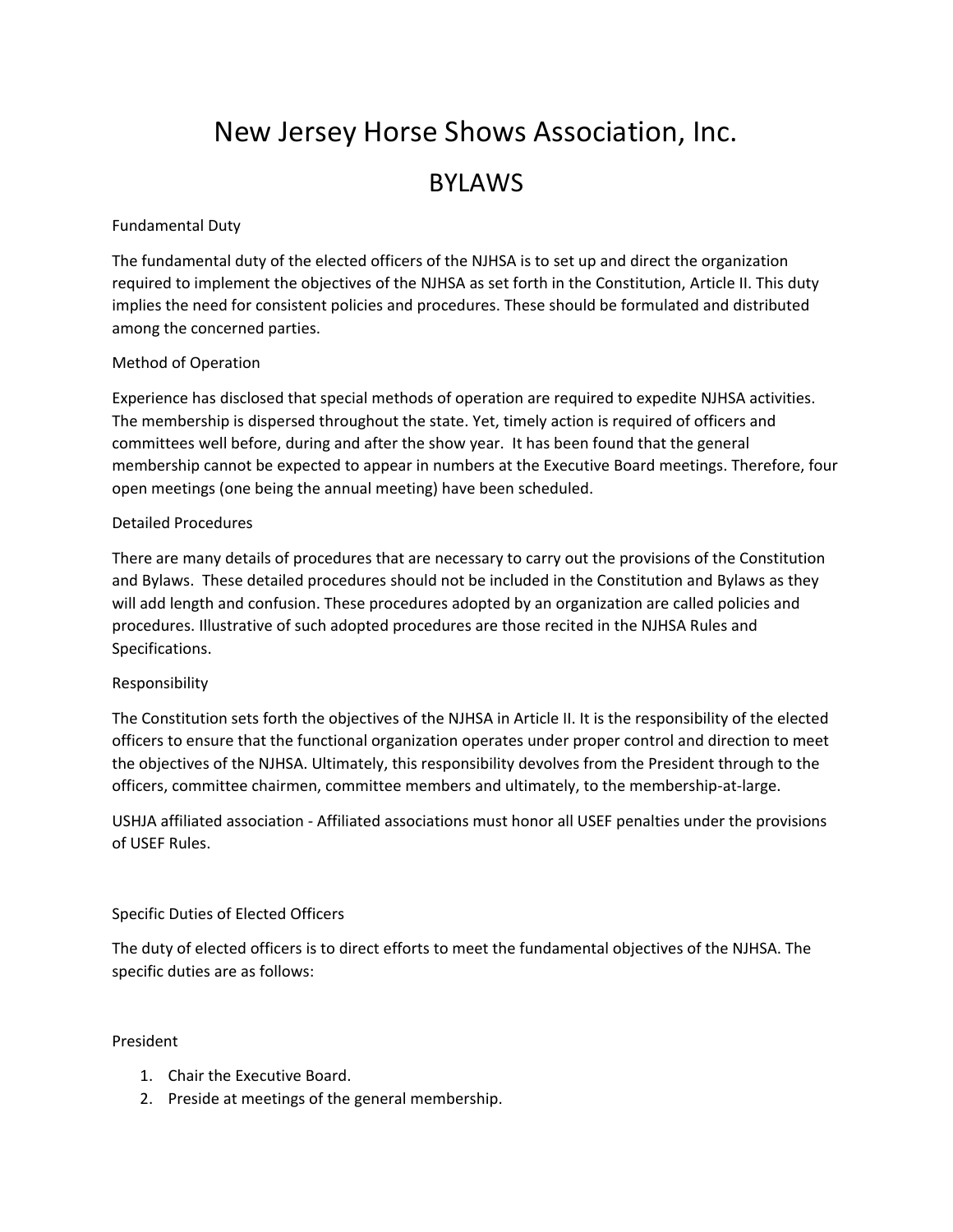- 3. Act as the duly recognized spokesperson of the NJHSA.
- 4. Delegate authority and responsibility to elected or appointed officers consistent with the Constitution and Bylaws.
- 5. Appoint Chairmen of Standing Committees, or confirm existing appointments
- 6. Assign tasks to committees
- 7. Assist officers or committees, as necessary or requested.
- 8. Coordinate, direct and control all NJHSA activity, with one specific exception. The President shall have neither voice nor control in the appointment of the Nominating Committee.

#### Vice President

- 1. In the absence of the President, the duties are those of the President.
- 2. Any authority and responsibility for NJHSA delegated by the President.

#### Treasurer

- 1. Receive, record, deposit to proper accounts and report funds of NJHSA, maintaining custody of such funds.
- 2. Make authorized withdrawals from accounts with due regard to interest period closing dates and shall make authorized expenditures on time, recording such withdrawals and expenses and retaining accompanying receipts and/or vouchers justifying the expense.
- 3. Prepare and have available at each scheduled meeting a summary financial report.
- 4. A complete financial report shall be prepared and submitted at the June meeting of the NJHSA.
- 5. The treasurer shall assist the designated auditor and those assigned to prepare, for planning purposes, income and expense budgets.
- 6. Responsible for having necessary State and Federal reports prepared (with accounting assistance) and submitted on time.
- 7. Advise the Executive Committee of required action in advance of the dates, so that they are informed of essential work in progress.
- 8. Legal and accounting assistance may be required and enlisted at the Treasurer's discretion after apprising the Executive Board of this requirement.

#### Recording Secretary

- 1. Record and prepare minutes of NJHSA proceeding and have these minutes available for scheduled meetings.
- 2. Maintain the minutes file.
- 3. Maintain the record of each committee's membership and assigned tasks.
- 4. Maintain copies of the Constitution and Bylaws.
- 5. Authenticate all records by signature or seal.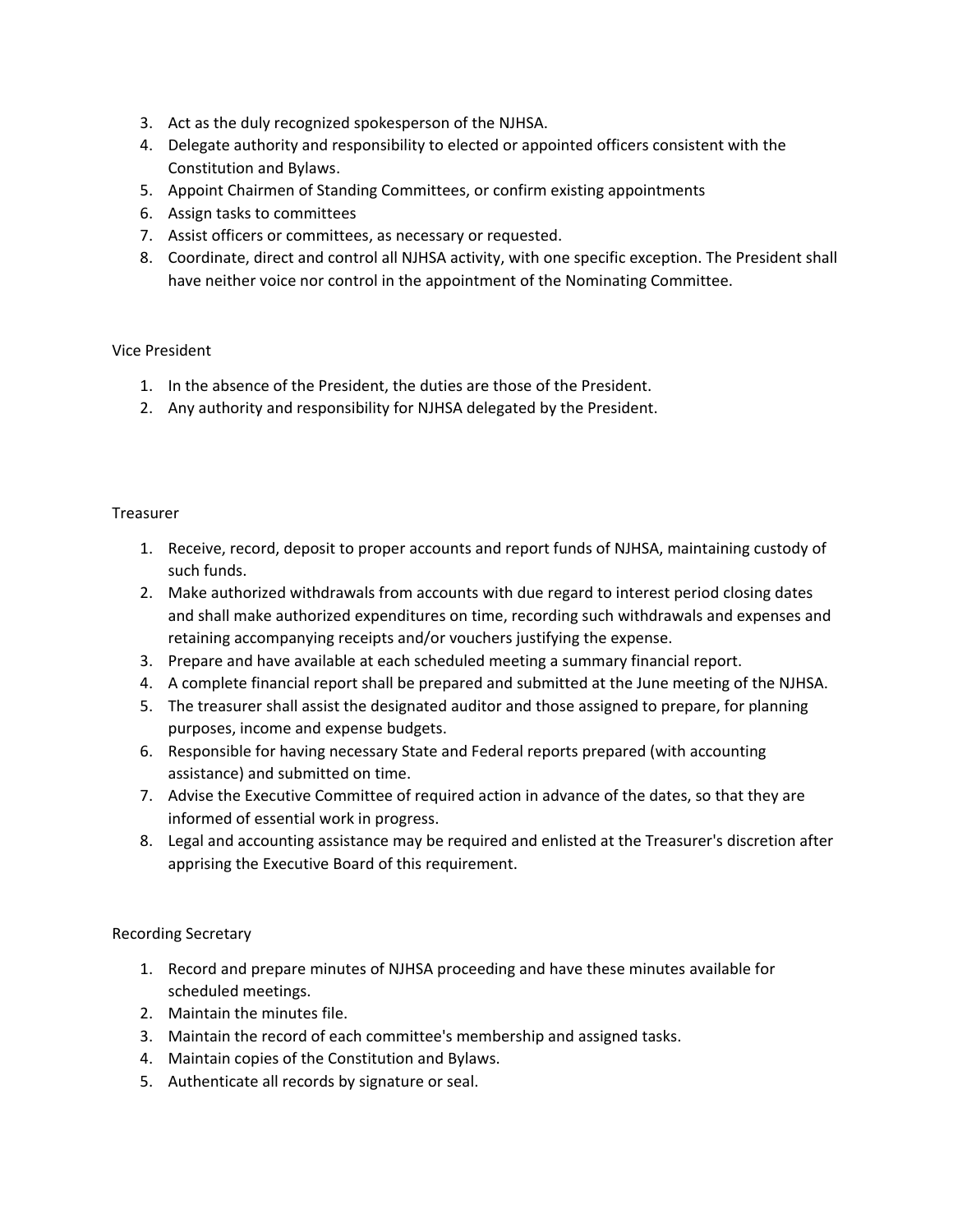Corresponding Secretary

- 1. Consult with the Board concerning outgoing correspondence.
- 2. Be the official contact for the USHJA.
- 3. Maintain a file of all correspondence.

#### Points & Membership Secretary

- 1. Maintain and periodically release for publication High Score Award standings of members.
- 2. Accept and record all proper horse show applications and fees for High Score Award classes and divisions and advise the Board of any irregularities in a timely fashion.
- 3. Accept and record membership applications, horse and farm registration, member. Ensure that information is provided so that the membership may be apprised of currently scheduled NJHSA sanctioned shows.
- 4. Review prize lists returned to the Point Secretary for errors, omissions and classes scheduled.
- 5. Recommended corrective or advisory action to show management. Such action should also be reported to the Executive Board.

#### Delegates-at-Large (3)

Three Delegates-at-Large hall be elected officers of the NJHSA with the duty of carrying out the objectives of the NJHSA as outlined in Article II of the Constitution.

Order of Business. The convenient order of business will be followed including:

- Call to order
- Roll call of Executive Board
- Adoption of Minutes of the previous meeting
- Reports and correspondence
- Unfinished business
- New business
- Executive Session
- Announcements and adjournment

#### Resignation of Officers

An NJHSA officer may resign from their office at their pleasure. A resignation need be written. A resignation does not require acceptance since the officer resigning can determine their own action. A resignation effective at a future date may be withdrawn until it has been accepted or until the effective date of the resignation. If, however, the resignation is intended to become effective immediately, it cannot be withdrawn.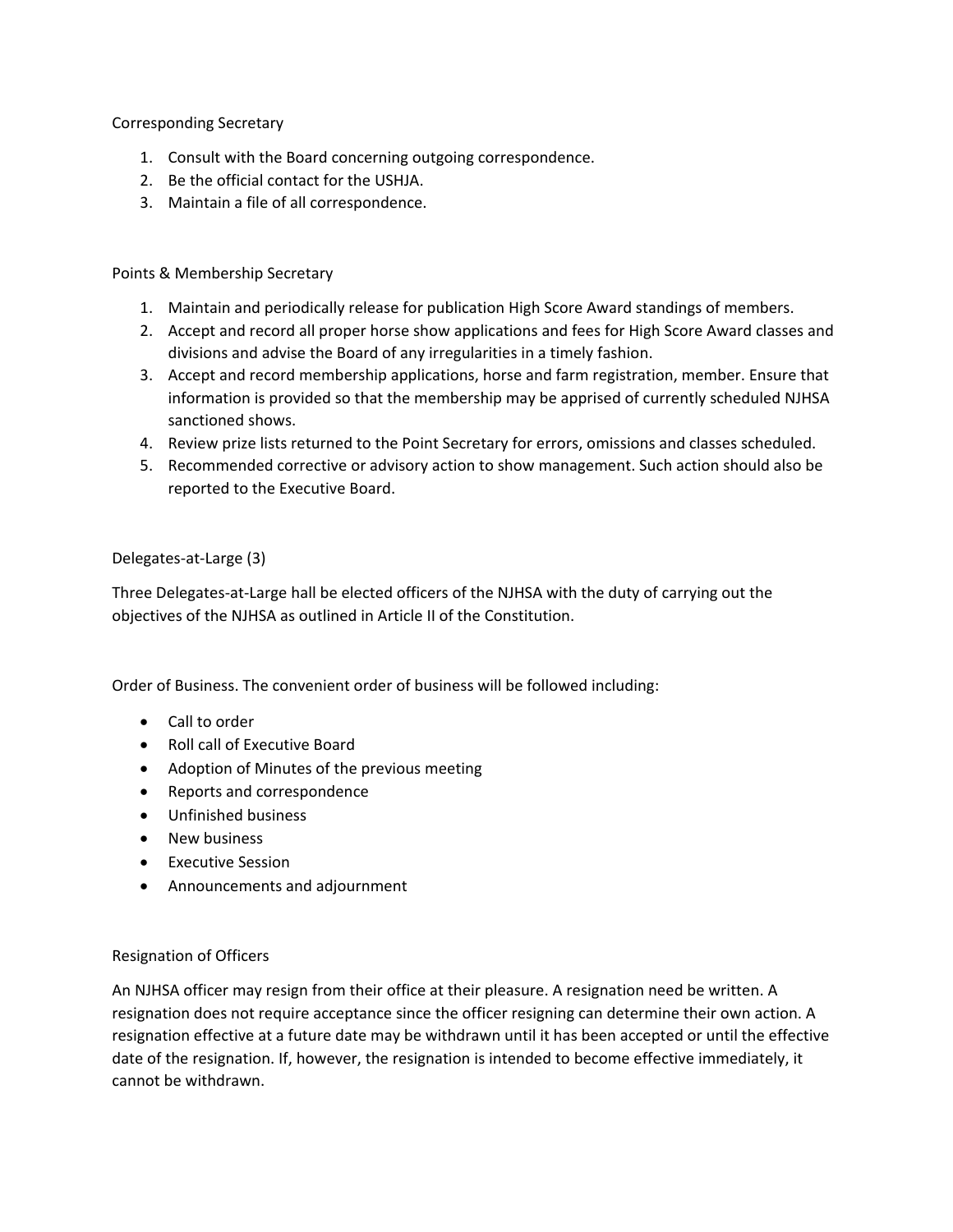#### Removal of Officers

An organization has an inherent right to remove an officer from office for valid cause. It also has the right to suspend an officer from office. The Executive Board has the authority to determine whether an officer should be removed or suspended from office for valid cause. The common valid causes for removal or suspension from office are, but not limited to:

- 1. Continued, gross, or willful neglect of the duties of the office.
- 2. Failure or refusal to disclose necessary information on matters of organization business.
- 3. Unauthorized expenditures, signing of checks or misuse of organization funds.
- 4. Unwarranted attacks on the president or refusal to cooperate with him.
- 5. Misrepresentation of the organizations and its officers to outside persons.
- 6. Conviction of a felony
- 7. Membership in subversive organizations.

The procedures for suspending or removing officers must provide adequate notice to the accused officer, a fair hearing, the right to counsel and a reasonable opportunity to defend himself. An officer shall be suspended or removed upon a two-thirds majority vote of the Executive Board. An officer may appeal the decision of the Executive Board to the entire membership to be voted on by mail ballot at the officers' expense. A two-thirds majority vote of the membership is required to overturn the Executive Board's decision.

An officer who complains of improper removal or a member who believes he has been disciplined improperly must show that he has exhausted the procedures for relief afforded by the organization before he appeals to the courts. If proper procedures are followed, the courts will seldom interfere with the removal of an officer for valid cause.

#### Vacancy

After an officer has resigned in writing, he cannot simply resume his office. A person who has resigned from an elective office can be restored to that office only if reelected, or by reappointment by the President.

When a vacancy is created, particularly in an elective office, NJHSA operations must continue efficiently. Therefore, pending elections, the President of the NJHSA is authorized to appoint Acting Officers to fulfill vacancies in elected offices temporarily and until the next annual elections. This power of the President is inherent where appointive office is concerned. After an officer resigns or otherwise vacates an office, he continues to be liable for acts he committed or in which he concurred before his resignation or other separation from membership or office held.

Nomination to more than one Office

No member can accept nomination for or hold more than one office in NJHSA.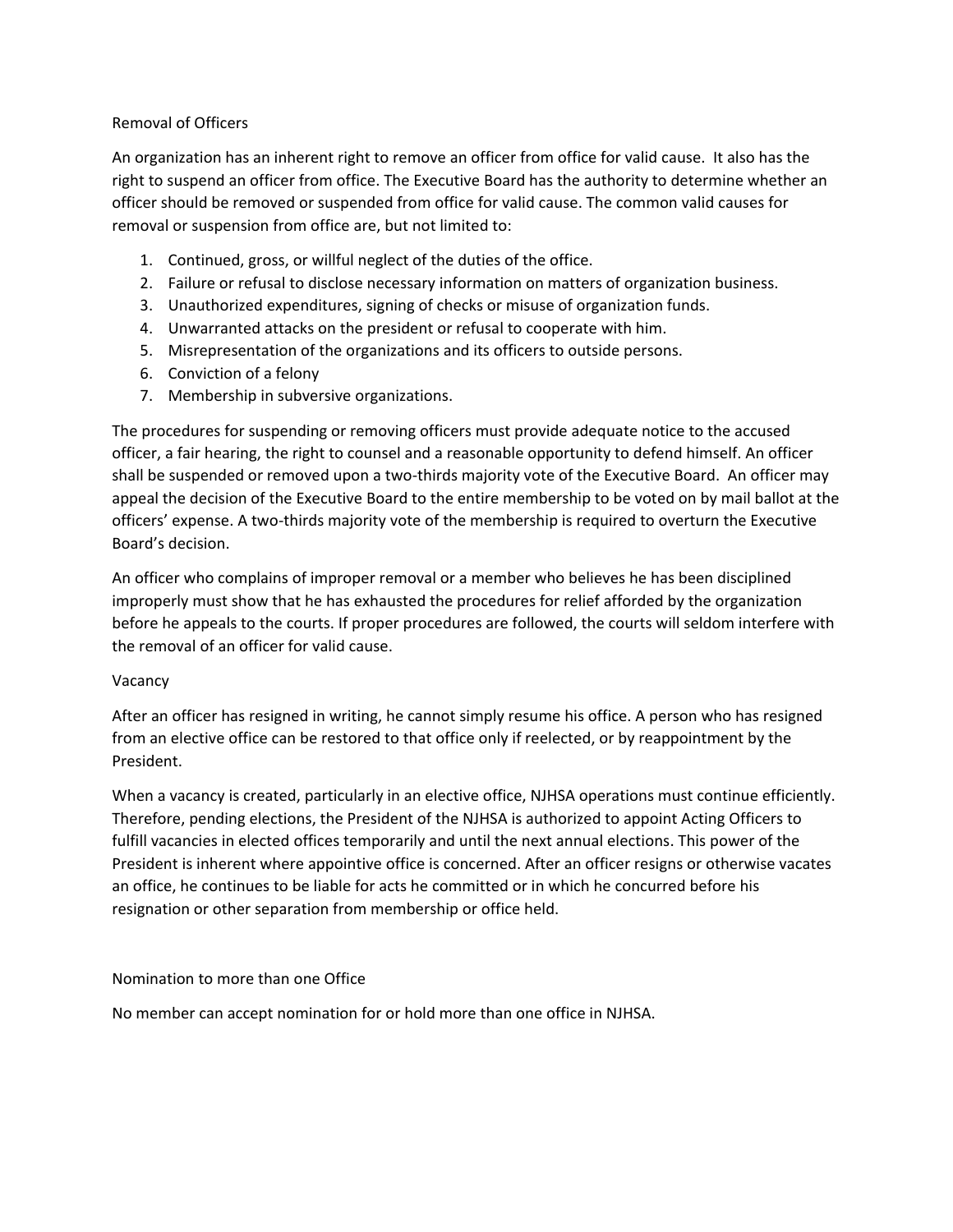#### Nominating Committee

The Nominating Committee shall:

- 1. Be appointed by the Executive Board temporarily chaired by the NJHSA Recording secretary.
- 2. Report to an appointed member of the Executive Board, rather than the President.

#### Selection of a Nominating Committee

The Nominating Committee shall not be chaired by an elected officer of NJHSA. The NJHSA President is prohibited from appointing any members of a Nominating Committee. The NJHSA President cannot give the Committee instructions. The NJHSA President may audit, but cannot take any part in its deliberations.

#### Nominating Committee Appointment

The Executive Board chair is temporarily turned over to the Recording Secretary for the sole purpose of appointing the Nominating Committee. The Executive Board then deliberates upon the selection of a qualified and capable Nominating Committee Chairman. The Executive Board may further select one or more members of the Nominating Committee.

#### Duties of the Nominating Committee

The Committee may invite suggestions but shall not be limited by them. Suggestions must be received in advance of the scheduled deliberations of the Nominating Committee. The duties of the Nominating Committee are as follows:

- 1. To study the problems and leadership requirements of the organization.
- 2. To select nominees who have the experience and qualities to meet the needs of the organization.
- 3. To interview prospective nominees personally, by telephone, by mail or by email, and secure their consent to serve if elected.
- 4. To prepare a report containing the Committee's analysis of the leadership needs of the organization, the names of the nominees, their experience and qualifications, and the reasons that the Committee feels the candidates named can meet these needs.
- 5. To confirm that each-nominee selected meets all statutory requirements for nomination.

#### Mail Ballots or Electronic Balloting

The NJHSA has adopted mail or electronic balloting for elections of officers as well as Constitution and Bylaws amendments as delegated in the Constitution. For the purposes of annual elections, the ballot includes the slate of nominees suggested by the Nominating Committee and any nominees from the floor at the October meeting.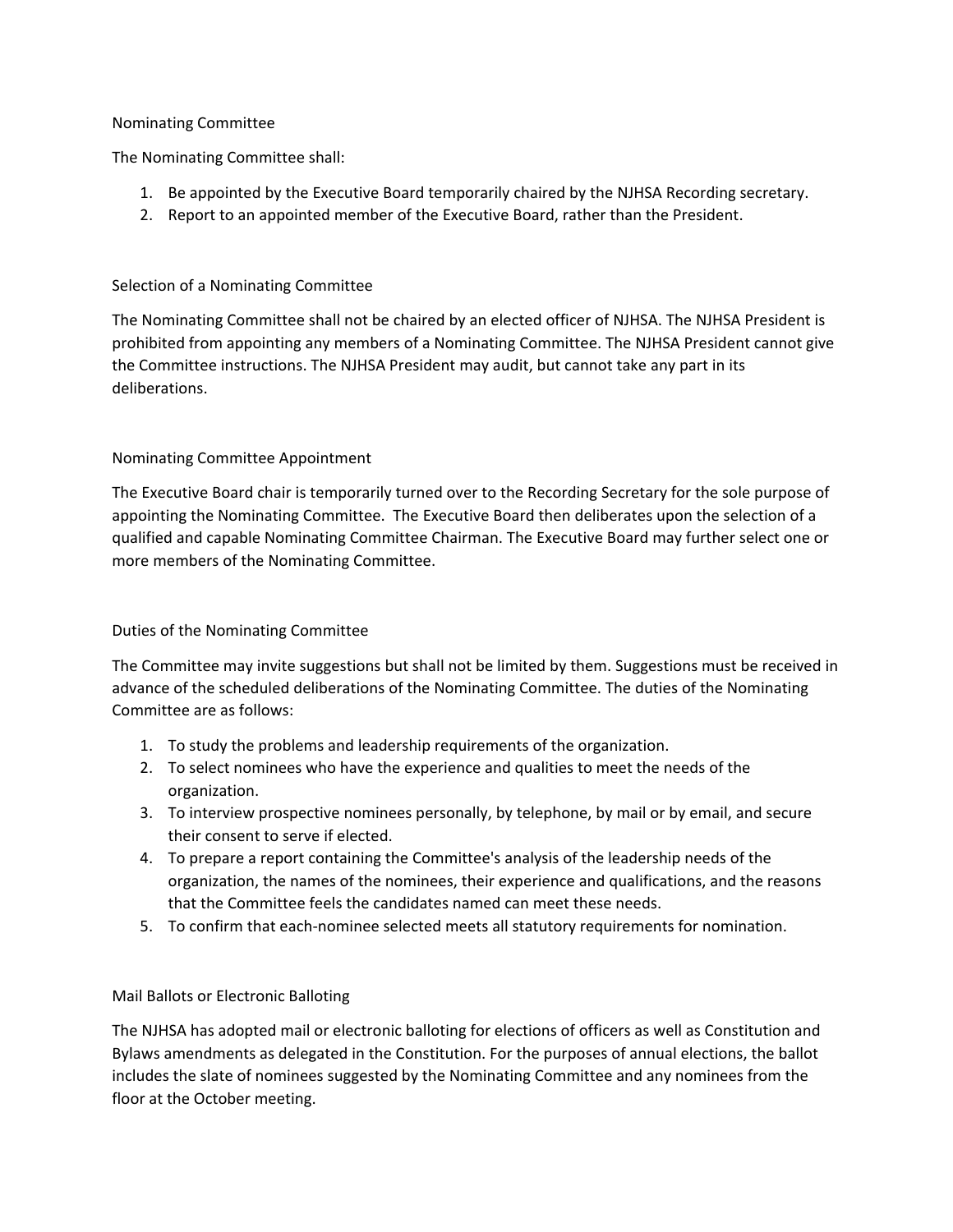In the case of mail balloting, ballots are issued to eligible members for return by mail in the official return envelope provided. Official ballot return envelopes are preaddressed for mail return to a designated recipient. Upon receipt, the ballots are brought, unopened, to the Election Meeting in November. The Chair then directs that the ballots received be turned over to the Tellers of the election. The Tellers then make and certify the final count and report it to the Chair. All ballots must be delivered by mail in the official return addressed envelope provided with one ballot per envelope. Hand carried ballots shall not be accepted.

In the case of electronic balloting, the NJHSA shall use a reputable service that will report the results of the election to a designated recipient. The results of the election shall remain in the custody of the designated recipient until the November meeting where the results shall be made known in their report to the President. In this case, the designated recipient will also act as The Teller.

#### Election Tellers

The election of NJHSA officers occurs in a general membership meeting in November. If a mail vote is required as outlined above, Tellers are appointed to count the ballots and to certify the election results to the President. Tellers are appointed by the President. They must be Senior members not currently serving as officers nor be on the ballot.

The Tellers make known the results in their report to the President who announces it to the general membership. Tellers are required to sign and date their tally and to certify the correctness of the count. Elections are effective as of this announcement by the President. New officers take office on the first of December in the calendar year of the election. The term of office ends on the last day of November of the following year.

#### Standing and Ad Hoc Committees

Assignments - Committee assignments shall include a statement of the President of the specific tasks assigned. The task order shall include constraints, as indicated by the appointing officer. The order must include a stipulation of the officer to whom the committee is responsible and to whom its report is to be submitted, as well as the due date. The committee has only those rights delegated and authorized, as limited, and subject to responsible officer control and direction.

Reports - The committee will prepare interim and/or final reports to the Executive Board on each task assignment as requested by the President. The report shall contain findings, conclusions and recommendations. These reports shall be submitted and corrected and/or endorsed to the Executive Board.

All correspondence generated by a committee shall be cleared with, and a copy of provided to, the Corresponding Secretary.

Term - The term of the standing or ad hoc committee appointees ends with the annual installation of officers. Appointments of committee Chairmen and/or members may then be confirmed or made for